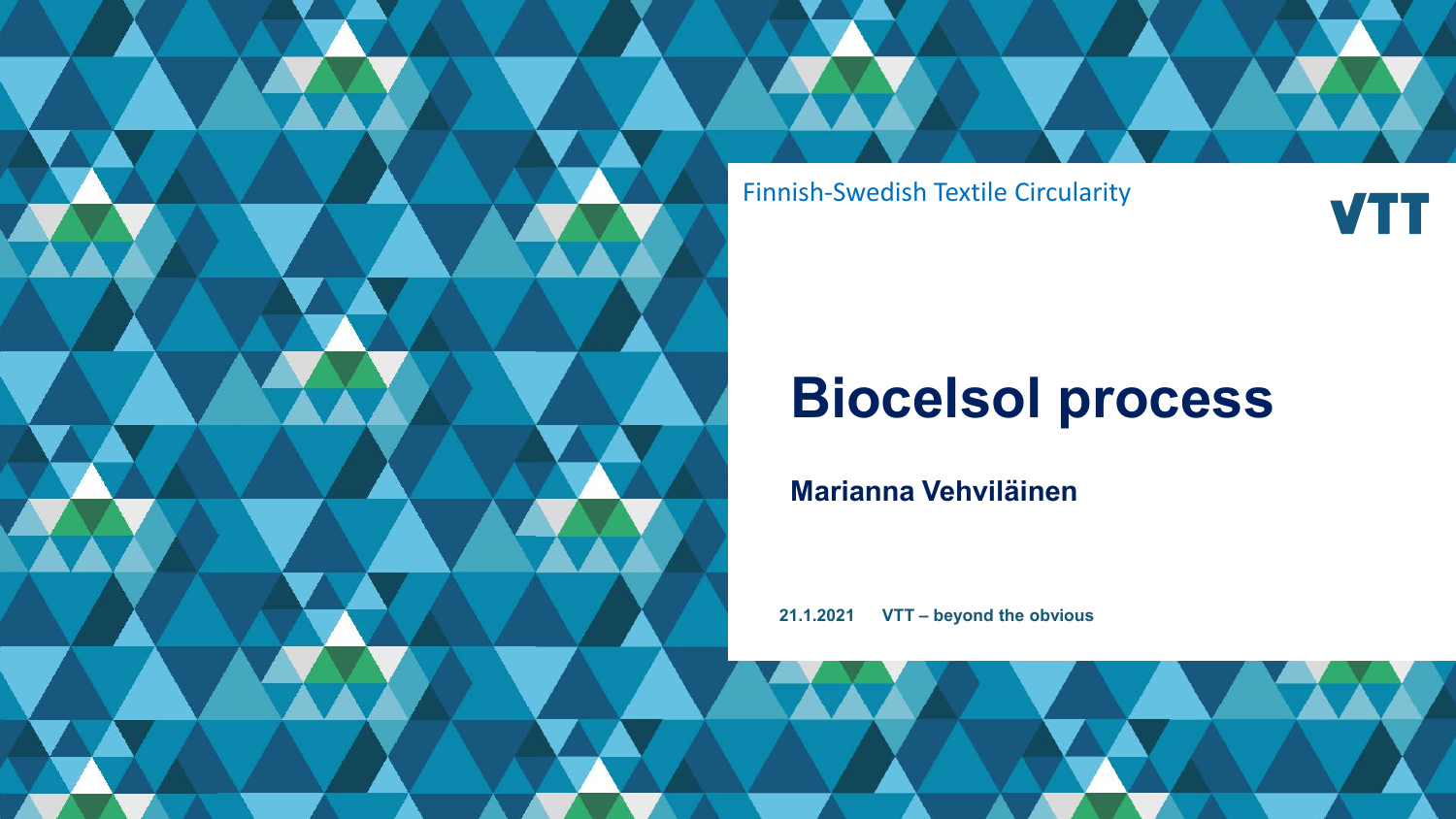### **Biocelsol – sustainable technology for man-made cellulose fibres developed by VTT and TUT**

- Based on
	- Enzymatic pre-treatment of cellulose in extruder: opens, activates and adjust DP of cellulose
	- Dissolution in cold ZnO/NaOH solution before wet-spinning
	- No use of hazardous  $CS_2$
	- No need for bleaching
- Bicelsol fibres:
	- renewable and biodegradable material, no micro plastics
	- High porosity of fibres results in superior moisture absorption and enables efficient dyeing
- Existing viscose plant can be adapted to Biocelsol technology
- Applicability to use recycled materials like textile waste
	- recycling and separation of COT-PES mixture presented in the long presentation